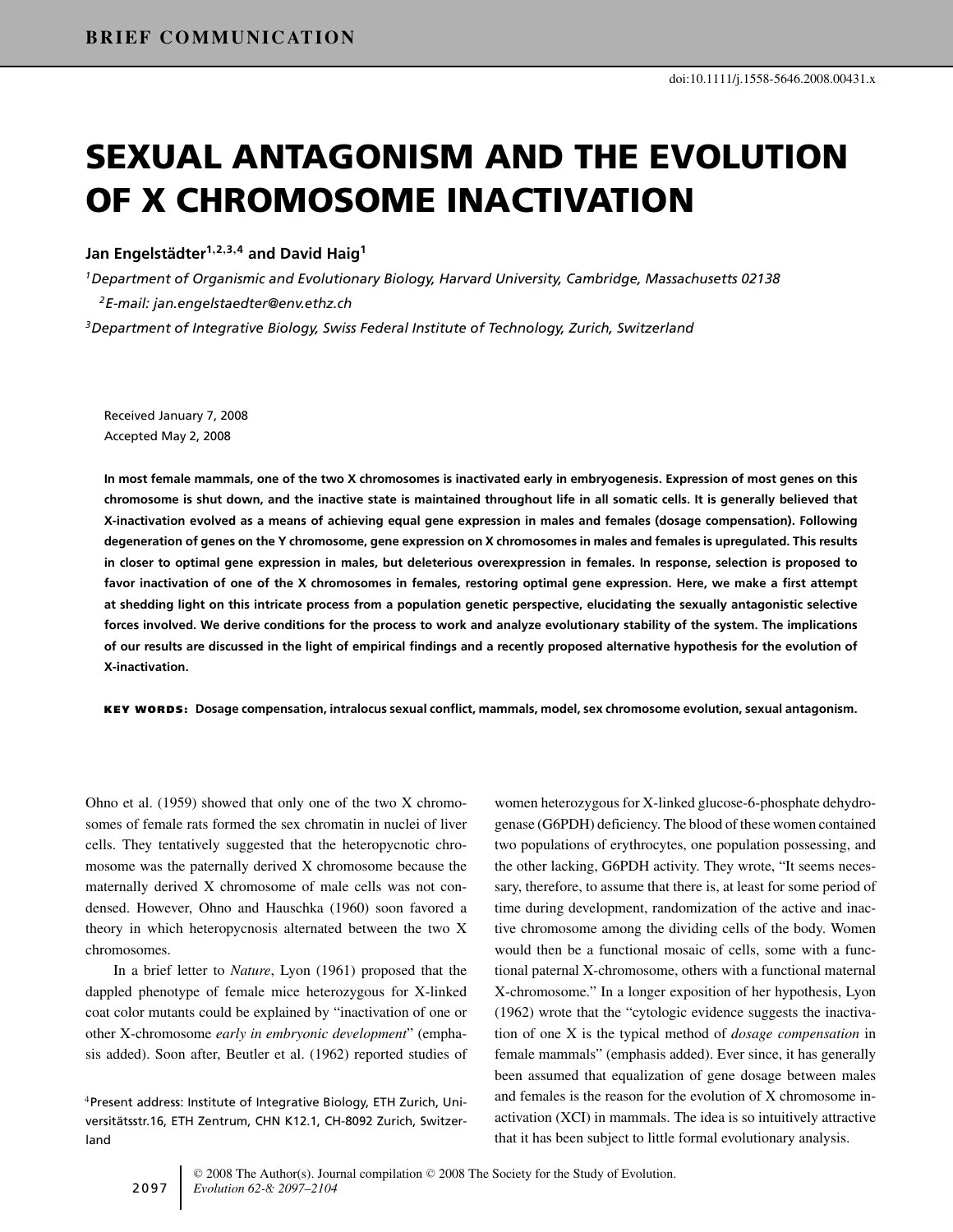Charlesworth (1978, 1996) presented a verbal sketch of what has become the standard model for the evolution of XCI. The model starts with an X and Y chromosome that share the same gene loci, but do not recombine. In the first step, genes on the Y chromosome degenerate, for example by the operation of Muller's ratchet or due to background selection. This creates an inequality of dosage between males with a single X chromosome and females with two X chromosomes, in which the overall level of expression is assumed to be optimal in females but suboptimal in males. In the second step, natural selection on males favors the upregulation of X-linked loci; this upregulation is manifested in both sexes, causing an increase in male fitness but a decrease in female fitness. In the final step, natural selection on females favors the inactivation of one of the X chromosomes to equalize dosage between males and females. Haig (2006) called this the sexual antagonism model (SAM) for the evolution of XCI because the second step was beneficial for males but costly for females. Empirical evidence for SAM comes from the observation that in several mammals, genes on the active X chromosome are expressed at about twice the level as autosomal genes (Nguyen and Disteche 2006). However, this observation is subject to alternative explanations: e.g., upregulation of a single X chromosome may have been an older mechanism of dosage compensation (resembling that in *Drosophila*) that was supplanted by XCI.

Step 1 of this process—the degeneration of the Y chromosome—has been studied both empirically and theoretically and is not confined to mammals (reviewed in Charlesworth and Charlesworth 2000; Bachtrog 2006). Surprisingly, steps 2 and 3 of SAM appear never to have been formally modelled. In this article, we present a first attempt at such a model.

## *The Model*

We assume an infinitely large, randomly mating population of XX females and XY males with discrete and nonoverlapping generations. We consider an X-linked locus **M** that is under selection and assume that the corresponding locus on the Y chromosome is completely nonfunctional. An individual's fitness depends on the total amount of gene product (*z*) expressed from his or her X-linked allele(s). The fitness function  $w(z)$  is assumed to be differentiable and unimodal with a maximum at  $w(2) = 1$ , and to be identical for males and females. Gene expression at the focal locus is assumed to be regulated in *cis*. We consider two alleles, *m* and *M*. Each copy of allele *m* contributes to the level of gene expression by an amount  $z = 1$  in both sexes, whereas each copy of allele *M* contributes to expression by an amount  $z = 1 + c$  in males and amount  $z = 1 + \alpha c$  in females  $(0 < c \le 1; 0 \le \alpha \le 1)$ . We further assume that the population is initially fixed for allele *m* such that *mm* females produce  $z = 2$  units of gene product but  $m/Y$  males produce  $z = 1$ . Thus, the overall level of expression is optimal in females,  $w(2) = 1$ , but suboptimal in males,  $w(1) < 1$ . The allele *M* is introduced to the population to model the effect of upregulation of the gene in males (with a pleiotropic upregulation in females). The parameter  $\alpha$  is a measure of the degree of sex-specificity of this upregulation.

A second X-linked locus **I** is introduced to emulate XCI. The ancestral allele at this locus (*i*) does not affect expression at **M**, whereas the mutant allele *I* shuts down the linked allele at the **M** locus in females. We make two assumptions concerning the action of*I*. First, inactivation occurs in *cis*, so that it affects only the allele at **M** on the same chromosome. Second, in *II* females only one, randomly chosen allele at **M** is inactivated (see Discussion). The **M** and **I** loci recombine with rate  $r$  ( $0 \le r \le 1/2$ ) in females.

We denote by  $x_{jk}$  and  $y_{jk}$  the frequencies of the different genotypes of eggs and sperm, respectively. Here,  $j$  ( $j = m$  or *M*) represents the **M** locus and  $k$  ( $k = i$  or *I*) represents the **I** locus. There are 10 possible genotypes in females and four in males (Table 1). Figure 1 illustrates the fitness function  $w(z)$ , including fitness values for all possible genotypes. Note that although these values may vary according to the shape of  $w$ , the order of the

|  | Table 1. Possible genotypes in males and females, their frequency at zygote stage depending on gamete frequencies, and their fitness. |  |  |  |  |  |  |
|--|---------------------------------------------------------------------------------------------------------------------------------------|--|--|--|--|--|--|
|--|---------------------------------------------------------------------------------------------------------------------------------------|--|--|--|--|--|--|

| <b>Females</b> |                                |                     | Males    |           |                |  |
|----------------|--------------------------------|---------------------|----------|-----------|----------------|--|
| Genotype       | Frequency                      | Fitness             | Genotype | Frequency | <b>Fitness</b> |  |
| milmi          | $x_{mi}y_{mi}$                 | w(2)                | mi       | $x_{mi}$  | w(1)           |  |
| Milmi          | $x_{Mi}y_{mi}+x_{mi}y_{Mi}$    | $w(2 + \alpha c)$   | Mi       | $x_{Mi}$  | $w(1+c)$       |  |
| <b>Mi/Mi</b>   | $x_{Mi}$ $y_{Mi}$              | $w(2+2\alpha c)$    | mI       | $x_{ml}$  | w(1)           |  |
| mI/mi          | $x_{mI}y_{mi} + x_{mi}y_{ml}$  | w(1)                | MI       | $x_{MI}$  | $w(1+c)$       |  |
| <i>MI/mi</i>   | $x_{MI}y_{mi} + x_{mi}y_{MI}$  | w(1)                |          |           |                |  |
| MilmI          | $x_{Mi}y_{ml} + x_{ml}y_{Mi}$  | $w(1 + \alpha c)$   |          |           |                |  |
| <b>MI/Mi</b>   | $x_{MI}y_{Mi} + x_{Mi}y_{MI}$  | $w(1 + \alpha c)$   |          |           |                |  |
| mI/mI          | $x_{mI}y_{mI}$                 | w(1)                |          |           |                |  |
| <b>MI/mI</b>   | $x_{MI}y_{ml} + x_{ml}y_{MI}$  | $w(1 + \alpha c/2)$ |          |           |                |  |
| <b>MI/MI</b>   | $x_{MI}$ <i>y<sub>MI</sub></i> | $w(1 + \alpha c)$   |          |           |                |  |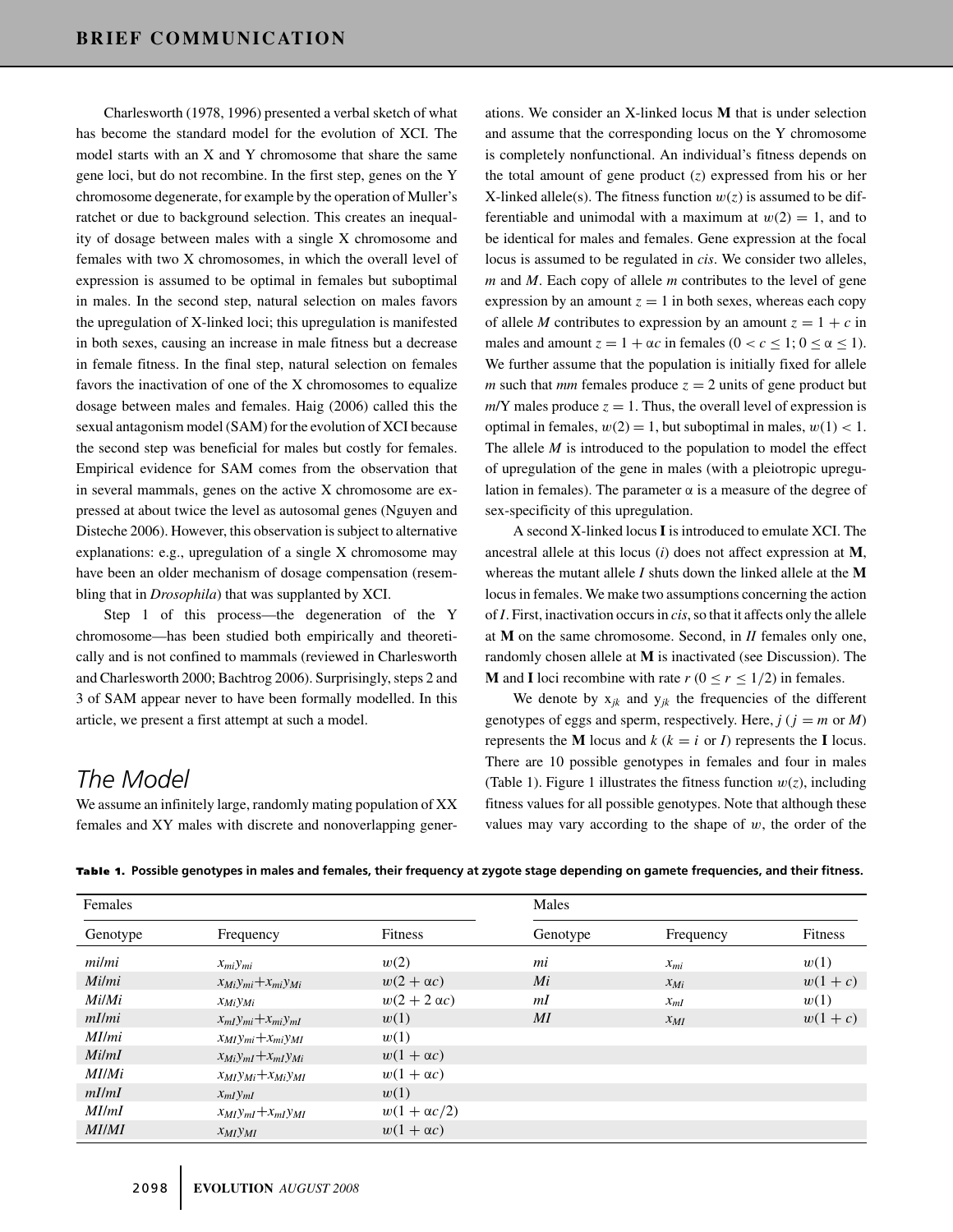

Figure 1. **Illustration of the fitness function w depending on dosage** *z***. The only assumptions that we make about the shape of w(***z***) are differentiability and unimodality with the maximum at w(2) = 1. Also shown are fitness values for all possible genotypes in the population. Captions for fitness values for males are shown on the left, and for females to the right, of the curve.**

fitness values on either side of  $z = 2$  is strictly as shown in Figure 1.

From the genotype frequencies in Table 1, the following recursion equations for the gamete frequencies can be obtained:

$$
\bar{W}_x x'_{mi} = 2x_{mi} y_{mi} w(2) + (x_{Mi} y_{mi} + x_{mi} y_{Mi}) w(2 + \alpha c)
$$
  
+  $(x_{ml} y_{mi} + x_{mi} y_{ml}) w(1)$   
+  $(1 - r)(x_{MI} y_{mi} + x_{mi} y_{MI}) w(1)$   
+  $r(x_{Mi} y_{ml} + x_{ml} y_{Mi}) w(1 + \alpha c)$   
 $\bar{W}_x x'_{Mi} = (x_{Mi} y_{mi} + x_{mi} y_{Mi}) w(2 + \alpha c) + 2x_{Mi} y_{Mi} w(2 + \alpha c)$ 

$$
\overline{W}_x x'_{Mi} = (x_{Mi} y_{mi} + x_{mi} y_{Mi}) w(2 + \alpha c) + 2x_{Mi} y_{Mi} w(2 + 2\alpha c)
$$

$$
+ r(x_{MI}y_{mi} + x_{mi}y_{MI})w(1)
$$

 $+(x_{MI}y_{Mi} + x_{Mi}y_{MI})w(1 + \alpha c)$ 

$$
+ (1 - r)(x_{Mi}y_{ml} + x_{ml}y_{Mi})w(1 + \alpha c)
$$

$$
\bar{W}_x x'_{ml} = (x_{ml} y_{mi} + x_{mi} y_{ml}) w(1)
$$

$$
+ r(x_{MI}y_{mi} + x_{mi}y_{MI})w(1)
$$

$$
+ (1 - r)(x_{Mi}y_{ml} + x_{ml}y_{Mi})w(1 + \alpha c)
$$

+ 
$$
2x_{mI}y_{mI}w(1) + (x_{MI}y_{mI} + x_{mI}y_{MI})w(1 + \alpha c/2)
$$

$$
\bar{W}_x x'_{MI} = (1 - r)(x_{MI} y_{mi} + x_{mi} y_{MI}) w(1)
$$

 $+(x_{MI}y_{Mi} + x_{Mi}y_{MI})w(1 + \alpha c)$ 

$$
r(x_{Mi}y_{ml} + x_{ml}y_{Mi})w(1 + \alpha c)
$$

$$
+(x_{MI}y_{ml}+x_{ml}y_{MI})w(1+\alpha c/2)+2x_{MI}y_{MI}w(1+\alpha c)
$$

$$
\bar{W}_y y'_{mi} = x_{mi} w(1) \n\bar{W}_y y'_{Mi} = x_{Mi} w(1 + c) \n\bar{W}_y y'_{ml} = x_{ml} w(1) \n\bar{W}_y y'_{MI} = x_{MI} w(1 + c)
$$
\n(1)

In these equations,  $\bar{W}_x$  and  $\bar{W}_y$  are given by the sum of all terms on the right side of the first four and last four equations, respectively.

## *Results* INVASION OF UPREGULATING ALLELE

If the inactivating allele *I* is not present in the population, then our model reduces to a model with sexually antagonistic fitness effects at a single locus, similar to previous models (e.g., Haldane and Jayakar 1964). The fitness of *m*/Y males is w(1) and the fitness of  $M/Y$  males is  $w(1 + c)$ , where  $w(1 + c) > w(1)$ . The respective fitnesses of  $mm$ ,  $Mm$ , and  $MM$  females are  $w(2)$ ,  $w(2)$  $+\alpha c$ , and  $w(2+2\alpha c)$ , where  $w(2) > w(2+\alpha c) > w(2+2\alpha c)$ . Thus, invasion of *M* increases male fitness but reduces female fitness if  $\alpha > 0$  (see Fig. 1).

Recursion equations (1) can be simplified to

$$
x'_{M} = [(x_{M} + y_{M} - 2x_{M}y_{M})w(2 + \alpha c) + 2x_{M}y_{M}w(2 + 2\alpha c)] /
$$
  
\n[2(1 - x\_{M})(1 - y\_{M})w(2) + 2(x\_{M} + y\_{M} - 2x\_{M}y\_{M})w(2 + \alpha c)  
\n+2x\_{M}y\_{M}w(2 + 2\alpha c)], (2a)

$$
y'_{M} = \frac{x_{M}w(1+c)}{(1-x_{M})w(1)+x_{M}w(1+c)}.
$$
 (2b)

In these equations, we have omitted subscripts for the **I** locus and exploited the fact that  $x_m = 1 - x_M$  and  $y_m = 1 - y_M$ . Aside from the two "trivial" fixed points corresponding to fixation of *m* and *M*, this simplified system may have one polymorphic fixed point, given by

$$
(\hat{x}_M, \hat{y}_M) =
$$
  
\n
$$
\left(\frac{2w(1)w(2) - (w(1) + w(1 + c))w(2 + \alpha c)}{2[w(1)w(2) + w(1 + c)w(2 + 2\alpha c) - (w(1) + w(1 + c))w(2 + \alpha c)]}, \frac{w(1+c)w(2 + \alpha c)(w(1) + w(1+c)) - 2w(1)w(1+c)w(2)}{w(2 + \alpha c)[w(1) + w(1 + c)]^2 - 2w(1)w(1 + c)[w(2) + w(2 + 2\alpha c)]}\right),
$$
\n(3)

Stability of the fixed points can be determined by analyzing the Jacobian matrix of the dynamical system. Evaluated at  $(x_M, y_M)$  = (0, 0), the Jacobian matrix is

$$
\mathbf{J}|_{(x_M, y_M)=(0,0)} = \begin{pmatrix} \frac{w(2+\alpha c)}{2w(2)} & \frac{w(1+c)}{w(1)} \\ \frac{w(2+\alpha c)}{2w(2)} & 0 \end{pmatrix},
$$

with leading eigenvalue

$$
\lambda = \frac{w(2+\alpha c) + \sqrt{[8w(2+\alpha c)w(1+c)w(2)+w(1)w(2+\alpha c)^2]/w(1)}}{4w(2)}.
$$

Therefore, the condition for  $M$  to spread in the population when rare  $(\lambda > 1)$  is

$$
\frac{w(1+c) - w(1)}{w(1)} > 2\left\{\frac{w(2) - w(2+\alpha c)}{w(2+\alpha c)}\right\}.
$$
 (4)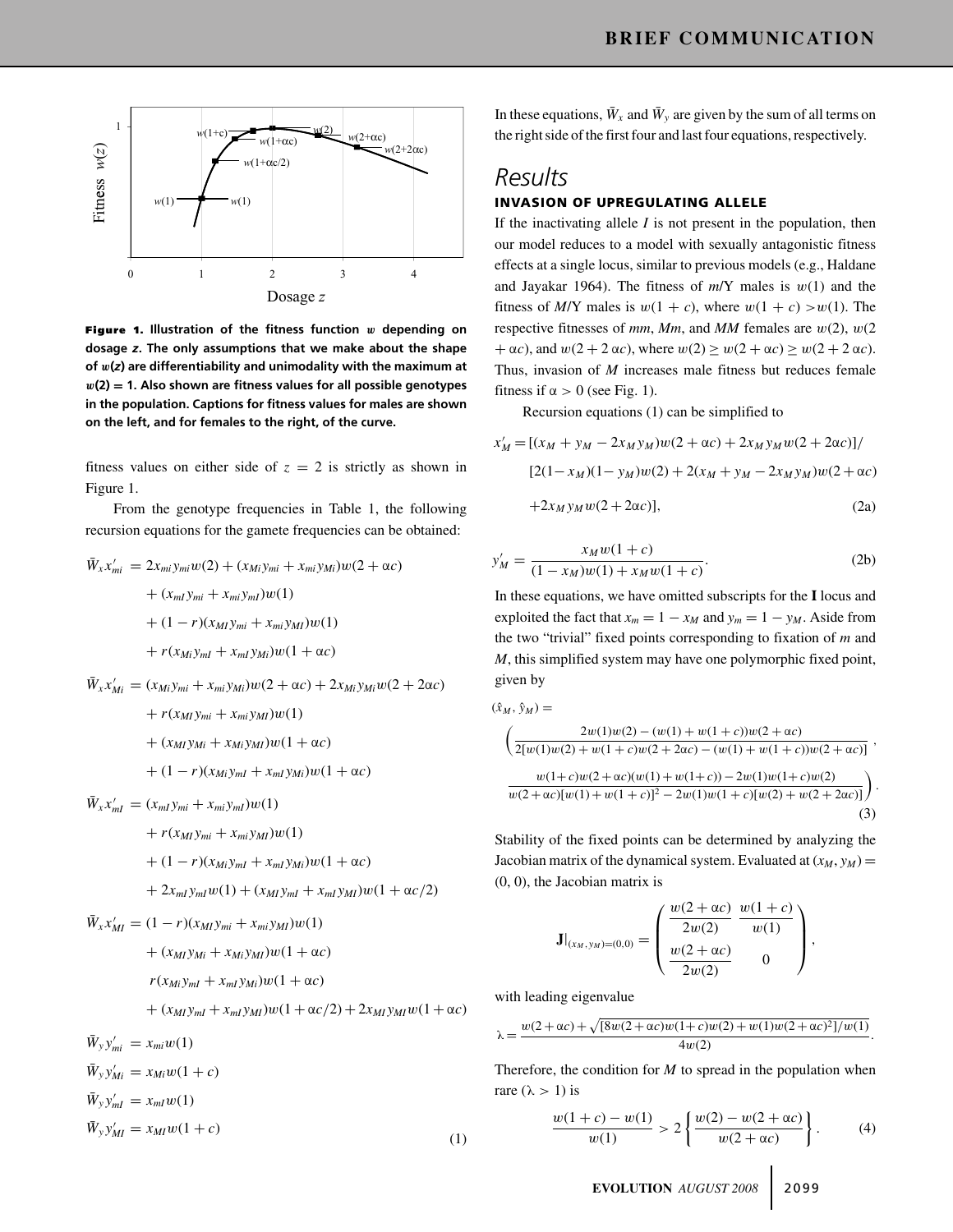Condition (4) differs from, and corrects, condition (5) of Haig (2006). The latter is a good approximation for small fitness differences. Provided it can invade, *M* will spread to fixation if

$$
\frac{w(1+c) - w(1)}{w(1+c)} > 2\left\{\frac{w(2+\alpha c) - w(2+2\alpha c)}{w(2+\alpha c)}\right\}
$$
(5)

Both alleles will be maintained at the polymorphic equilibrium given in (3) if condition (4), but not (5), is satisfied. Note that because of sexually antagonistic selection a polymorphic equilibrium is possible even with  $w(2) \ge w(2 + \alpha c) \ge w(2 + 2 \alpha c)$  as assumed in the model (i.e., no overdominance).

#### EVOLUTIONARY DYNAMICS OF X CHROMOSOME UPREGULATION

Although our model includes only two upregulating alleles, the results of the previous section can be generalized to predict the longterm evolutionary behavior of the system, assuming the availability of the respective genetic variation at the **M** locus and no XCI. Let us consider two upregulating alleles  $M_1$  and  $M_2$ , with parameters  $(c_1, \alpha_1)$  and  $(c_2, \alpha_2)$ , respectively. From inequality (4), it is clear that a population fixed for  $M_1$  is stable against invasion of  $M<sub>2</sub>$  if

$$
\frac{w(1+c_2) - w(1+c_1)}{w(1+c_1)}\n\le 2\left\{\frac{w(2+2\alpha_1c_1) - w(2+\alpha_1c_1+\alpha_2c_2)}{w(2+\alpha_1c_1+\alpha_2c_2)}\right\}.
$$
\n(6)

For  $c_1 = c_2$ , this inequality is equivalent to  $w(2 + (\alpha_1 + \alpha_2)c_1) \le$  $w(2 + 2 \alpha_1 c_1)$ . This demonstrates that in a population in which  $M_1$  is fixed, any allele  $M_2$  with  $c_2 = c_1$ , but  $\alpha_2 < \alpha_1$  can invade. This makes intuitive sense because smaller values of  $\alpha$ result in reduced deleterious overexpression of the allele in females. An evolutionarily stable allele  $\hat{M}$  therefore is characterized by  $\hat{\alpha} = 0$ . This in turn implies  $\hat{c} = 1$ , because with  $\hat{\alpha} = 0$  only selection on optimal dosage in males is relevant (inequality (6) simplifies to  $w(1 + c_2) \leq w(1 + c_1)$ ). In summary, the only evolutionarily stable allele  $\hat{M}$  is characterized by the parameters  $\hat{c} = 1$ and  $\hat{\alpha} = 0$  (male-limited, twofold upregulation). This resembles the mechanism of dosage compensation observed in *Drosophila melanogaster*. Clearly, there would be no evolutionary advantage of XCI if all X-linked loci employed this mode of dosage compensation.

For XCI to evolve, an inactivating allele must invade before fixation of  $\hat{M}$  or there must be a constraint on sex-specific expression of  $M$ . We will therefore now assume that  $\alpha$  takes a fixed value, and consider an allele  $\tilde{M}$  with parameters ( $\tilde{c}$ , α). We analyze the evolutionary stability of this allele against invasion of an allele with  $(\tilde{c} + \varepsilon, \alpha)$ , where  $\varepsilon$  is very small. From inequality (6),  $\tilde{M}$  is stable if

$$
\frac{w(1+\tilde{c}+\varepsilon)-w(1+\tilde{c})}{w(1+\tilde{c})} \le 2\left\{\frac{w(2+2\alpha\tilde{c})-w(2+2\alpha\tilde{c}+\alpha\varepsilon)}{w(2+2\alpha\tilde{c}+\alpha\varepsilon)}\right\}
$$
(7)

is true for all sufficiently small ε. Linearization of the fitness function w leads to

$$
\frac{[w(1+\tilde{c}) + \varepsilon w'(1+\tilde{c})] - w(1+\tilde{c})}{w(1+\tilde{c})}
$$
  
\n
$$
\leq 2\left\{\frac{w(2+2\alpha\tilde{c}) - [w(2+2\alpha\tilde{c}) + \alpha \varepsilon w'(2+2\alpha\tilde{c})]}{w(2+2\alpha\tilde{c}) + \alpha \varepsilon w'(2+2\alpha\tilde{c})}\right\},
$$
 (8)

which, after ignoring terms in  $\varepsilon^2$ , is equivalent to

$$
\varepsilon \frac{w'(1+\tilde{c})}{w(1+\tilde{c})} \le -2\alpha \varepsilon \frac{w'(2+2\alpha \tilde{c})}{w(2+2\alpha \tilde{c})}.
$$
 (9)

Thus,  $\tilde{M}$  is stable if

$$
\frac{w'(1+\tilde{c})}{w(1+\tilde{c})} = -2\alpha \frac{w'(2+2\alpha\tilde{c})}{w(2+2\alpha\tilde{c})}.
$$
\n(10)

There must be at least one solution  $\tilde{c}$  to equation (10) because the left-hand side is zero if  $\tilde{c} = 1$ , the right-hand side is zero if  $\tilde{c} = 0$ , and both sides are nonnegative for all  $0 \le \tilde{c} \le 1$ . (Note that there is exactly one solution  $\tilde{c}$  with  $0 < \tilde{c} \le 1$  if w is concave). For  $\alpha = 0$ ,  $\tilde{c} = 1$  (expression is optimal in both sexes). For  $\alpha > 0$ ,  $\tilde{c}$  < 1 (expression is suboptimal in males and superoptimal in females, with greater departures from optimality as  $\alpha$  increases). If dosage affects fitness only weakly (i.e.,  $w(z) \approx 1$ ), condition (10) can be approximated by  $w'(1 + \tilde{c}) \approx -2\alpha w'(2 + 2\alpha \tilde{c})$ . This can be interpreted such that at equilibrium upregulation  $\tilde{c}$ , the ratio between fitness increase in males and fitness decrease in females with increasing dosage *z* is given by 2α.

#### INVASION OF INACTIVATING ALLELE

Three circumstances can be distinguished in which the *I* (inactivation) allele arises by mutation. First, if the population is fixed for  $m$ , then *I* is selected against and cannot invade because  $w(1)$  $\langle w(2) \rangle$ . Second, if the population is fixed for *M* (including the evolutionarily stable allele  $\tilde{M}$ ), then *Ii* females have fitness  $w(1 +$ α*c*) compared to w(2 + 2 α*c*) for *ii* females. Because *I* is without effect in males (by assumption of the model), *I* will invade and spread to fixation if

$$
w(1 + \alpha c) > w(2 + 2\alpha c). \tag{11}
$$

Both of these rather intuitive results are confirmed by formal eigenvalue analysis of the Jacobian matrix of the full dynamical system given in (1) (analysis not shown). When upregulation is sex-specific to some extent ( $\alpha$  < 1), condition (11) tends to be fulfilled when overexpression is deleterious (small  $w(2 + 2)$  $\alpha c$ )), but underexpression is not (large  $w(1 + \alpha c)$ ). This is in direct contrast to the conditions that favor spread and fixation of *M*, where overexpression must not be too deleterious relative to underexpression (see conditions [4] and [5]).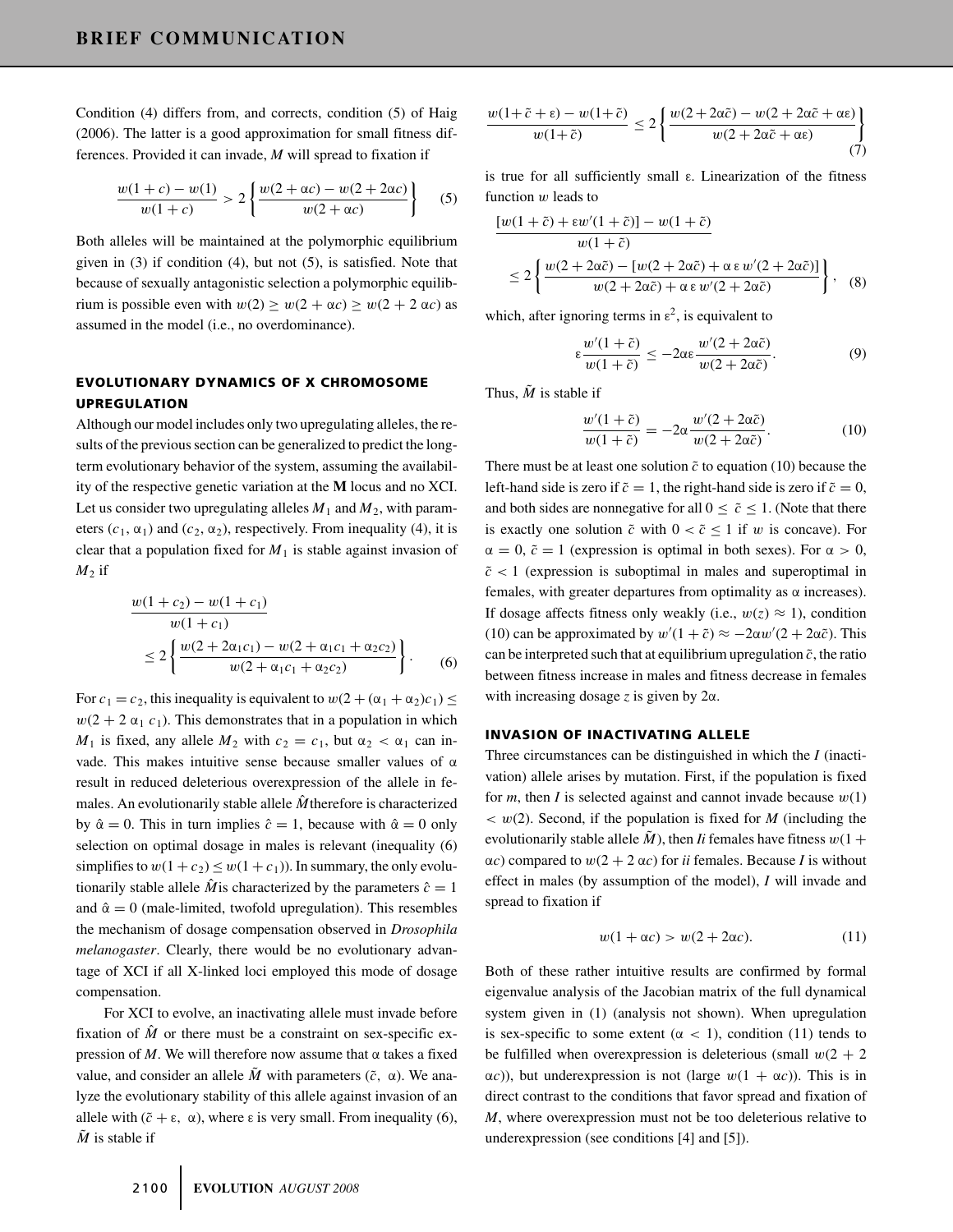The third, more complicated case occurs when *m* and *M* are both present in the population, for example stably maintained at the polymorphic equilibrium given by (3). In this case, we were unable to derive analytic conditions for the spread of *I*. However, the relative fitnesses of the various genotypes lead to the following four contentions concerning this scenario. First, the average fitness of *Ii* and *II* females will increase monotonically with increasing frequency of *M*. Beyond a certain threshold frequency of *M*, *I* may be positively selected. The condition for *I* to spread will be more restrictive than condition (11). This is because *I* will also occur in females bearing one or two *m* alleles, on which background *I* is more deleterious than in combination with *MM*. Second, spread of *I* will ameliorate the negative effects of *M* in females and thereby strengthen selection for *M*. Thus, by a process of mutual reinforcement, the frequency of both *I* and *M* will increase. Third, because *I* is neutral in males and not harmful in *II* females, and because *I* and *M* interact in a positive manner with regards to fitness, *I* will always spread to fixation once it invades the population. Finally, once *I* has spread to fixation, sexual antagonism with regard to *M* disappears and both *M*/Y males and *MM* females have the highest fitness within each sex. Thus, *M* will spread to fixation along with *I*. In summary, *I* may invade the population if *M* is at a sufficiently high initial frequency, and if this happens, both *M* and *I* will sweep to fixation.

This assertion is supported by numerical iterations of the recursion equations. An example for the dynamics when *I* is introduced into a population that has reached an internal equilibrium at the **M** locus is shown in Figure 2. It can be seen how the frequency of the *M* allele approaches the polymorphic equilibrium given in equation (2). Introduction of *I* then leads to fixation of both *I* and *M*. We expect that this reinforcement generalizes for any polymorphic equilibrium of two alleles  $M_1$  and  $M_2$ , that is, invasion of *I* should generally lead to increased frequency of the *M* allele with the higher value of α*c*.

The impact of the recombination rate *r* on the spread of *I* in cases with polymorphism at the *M* locus depends on whether *I* arises on a chromosome bearing *m* or *M*, that is, on the initial linkage disequilibrium. Simulations indicate that if *I* is initially associated with *m*, recombination rate is important mainly for the speed of invasion of *I*, but not for the condition of invasion: the lower *r*, the slower invasion of *I* because it takes longer until *I* becomes sufficiently associated with *M* so that it is selected for. Only if there is complete linkage between the two loci  $(r = 0)$ , spread of *I* is prevented. On the other hand, if *I* arises on a *M* bearing chromosome, linkage will favor the spread of *I*. More precisely, our simulations indicate that in this case, there may be a threshold recombination rate below which *I* can spread, but above which spread is not possible (results not shown). This can be understood from the mutual reinforcement of *M* and *I.* Although *I* may not be favored when in linkage equilibrium because of its



Figure 2. **Example for invasion of the upregulating allele** *M***, spread to polymorphic equilibrium, and subsequent spread of Xinactivating allele** *I***. Shown are the dynamics for gamete frequencies in females,** *xMi* **(solid line),** *xmI* **(bold line), and** *xMI* **(dotted line). The population was initiated with gamete frequencies (***xmi***,** *xMi***,** *xmI***,** *xMI***,** *ymi***,** *yMi***,** *ymI***,** *yMI***) = (0.99, 0.01, 0, 0, 1, 0, 0, 0). At generation 2000, the inactivating allele** *I* **was introduced at frequency** 0.01 in females. Parameters take the values  $w(1) = 0.9$ ,  $w(1 + \alpha c/2) = 0.97$ ,  $w(1 + \alpha c) = 0.989$ ,  $w(1 + c) = 0.99$ ,  $w(2 + \alpha c) =$ **0.99,**  $w(2 + 2\alpha c) = 0.93$ , and  $r = 0.1$ .

adverse effects in combination with *m*, prolonged association with *M* drives up the frequency of both *M* and *I,* thus ameliorating the negative effects of *I*.

Finally, we can ask what the evolutionarily stable state of the system is provided the *I* allele has become fixed. From equation (7), the condition for an allele  $M_1$  to be stable against invasion of an allele  $M_2$  when *I* is fixed is

$$
\frac{w(1+c_2) - w(1+c_1)}{w(1+c_1)}\n\le 2\left\{\frac{w(1+\alpha_1c_1) - w(1+(\alpha_1c_1+\alpha_2c_2)/2)}{w(1+(\alpha_1c_1+\alpha_2c_2)/2)}\right\}.
$$
\n(12)

Because for any  $c_2 > c_1$  and  $\alpha_2 > \alpha_1$  the left side of this inequality is positive and the right side is negative, the evolutionarily stable allele  $\tilde{M}$  is characterized by  $\tilde{c} = \tilde{\alpha} = 1$ . This is readily understood intuitively because with XCI, dosage is optimized in males and females without any constraints imposed by sexual conflict.

## *Discussion*

We have constructed a simple mathematical version of Charlesworth's (1978, 1996) verbal model of the evolution of XCI. We did not model the initial degeneration of genes on the Y chromosome but assume that this has occurred and that, as a result, males (with a single active allele) have suboptimal levels of expression whereas females (with two active alleles) have the optimal level of expression. In terms of our model, the first step is the spread of an allele that upregulates expression of an X-linked locus in males, but also (to some extent) in females.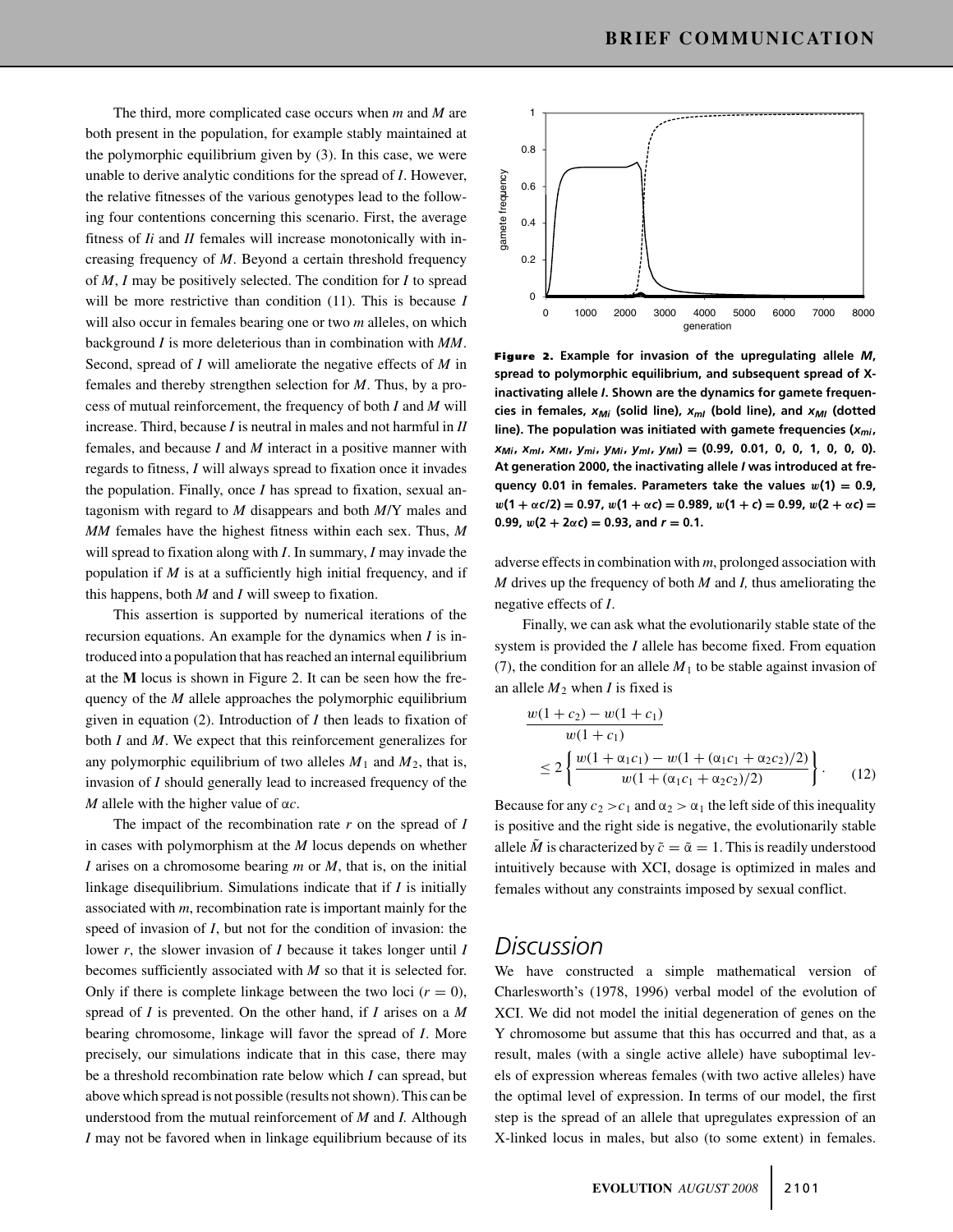This upregulating allele will spread only if the fitness reduction in females is small relative to the fitness increase in males. In a second step, another allele (at a different X-linked locus) spreads that inactivates the focal locus on the X chromosome in females. The selective forces required for this step to occur are opposite to those involved in the first step: overexpression in females must be deleterious, whereas underexpression (which ensues in females following XCI if the preceding upregulation of gene expression is less than twofold) must not be too deleterious. As a result, a certain balance between the fitness values of the various genotypes is required for the entire process to work. (Note that although strong selection for non–sex-specific upregulation tends to imply weak selection for inactivation once the upregulating allele *M* has become fixed, the presence of the inactivating allele in the population reinforces selection on *M*, and vice versa.)

Analysis of the evolutionary dynamics of our model, in which we considered the recurrent emergence of new mutations at the **M** locus, demonstrated the existence of two evolutionarily stable states. Both states achieve optimal expression in both sexes, although by different mechanisms. The first equilibrium is represented by fixation of an allele with parameters  $c = 1$  and  $\alpha =$ 0 at the **M** locus, and the (noninactivating) *i* allele at the inactivating locus. With this genotype, upregulation is twofold and occurs in males only. Roughly speaking, this state resembles the mechanism of dosage compensation observed in *D. melanogaster* (Baker et al. 1994). The second equilibrium is reached when an *M* allele with  $c = 1$  and  $\alpha = 1$  at the focal locus and the *I* allele at the inactivating locus are fixed. Here, upregulation is again twofold but completely independent of sex, and one allele at the focal locus is inactivated in females. The probability that the second of these states—corresponding to the mammalian system of XCI—is reached will depend on both the shape of the fitness function and the rates at which the various possible mutations are produced at the two loci. In particular, for XCI to evolve, evolution of sex-specific gene expression (*M* alleles with low values of  $\alpha$ ) must be slow, and overexpression needs to be only mildly deleterious.

We have made two assumptions about the mechanism of XCI. First, in females heterozygous for the inactivating allele, we assumed that the X chromosome (i.e., the focal locus on that chromosome) where the inactivating allele sits is the one that is inactivated. Several other patterns are logically possible, for example, inactivation of the opposite, the paternal, or a randomly chosen X. However, we do not expect the choice of the X chromosome to be inactivated to influence our results. This is because in most cases, we expect fixation of the upregulating allele to occur before invasion of the inactivating allele, so that both X chromosomes are always equivalent with respect to the focal locus. Moreover, even when the inactivating allele invades a population polymorphic for the upregulating allele, our results should not be

affected qualitatively as long as there is recombination between the two loci.

Second, and more importantly, we assume that only one X chromosome is inactivated in females homozygous for the inactivating allele. Without this assumption, homozygous females would have dosage  $z = 0$  at the focal locus. Because this is expected to be deleterious, there would be overdominance with regards to selection for the inactivating allele. As a result, the inactivating allele may spread when rare, but will be selected against at higher frequencies and thus reach a polymorphic equilibrium. Two distinct mechanisms exist to ensure that one X chromosome remains active in somatic cells of female mammals. Eutherians employ a counting and choice mechanism that ensures a randomly selected X remains active (Heard and Disteche 2006). The existence of such a sophisticated mechanism in the initial stages of the evolution of XCI seems implausible. Marsupials, however, employ a simpler mechanism in which paternally derived X chromosomes are inactivated (Graves 1996). Such a mechanism does not require "counting" and seems more plausible for early stages in the evolution of XCI. It might, for example, result from a carryover of X inactivation during spermatogenesis into the next generation (Lifschytz and Lindsley 1972). We do not, however, expect inactivation of the paternally derived X chromosome (rather than a randomly chosen as in our model) in females homozygous for the inactivating allele to qualitatively influence our predictions.

Our model has considered only a single locus under dosagedependent selection. By contrast, XCI is known to cover a large fraction of the mammalian X chromosome, affecting hundreds of genes simultaneously. Therefore, it is important to consider the extent to which our results are applicable to a multilocus case. It is clear that gene expression can be regulated locally by the gene itself (its promoter) or by elements nearby, making plausible our assumption that gene expression is regulated in *cis*. Moreover, several X-linked genes are known that escape inactivation, whereas adjacent genes are inactivated (Carrel and Willard 2005). Thus, whether a particular region of the X chromosome is inactivated or not appears at least partly to be determined locally. Nevertheless, it is possible that the initial inactivating mutation affected alleles at multiple loci, each with idiosyncratic values of *c* and α. The success of the inactivating mutation would then be determined by the effects on female fitness of changes in expression of multiple proteins, some changes are beneficial and others deleterious, and of epistatic interactions among these gene products. Further theoretical analyses are required to determine whether our simple model provides a reasonable guide to this more complex situation.

In humans, as many as 15% of X-linked genes consistently escape inactivation; another 10% are inactivated in some females, but not in others (Carrel and Willard 2005). However, this is to a large extent explained by the evolutionary history of the sex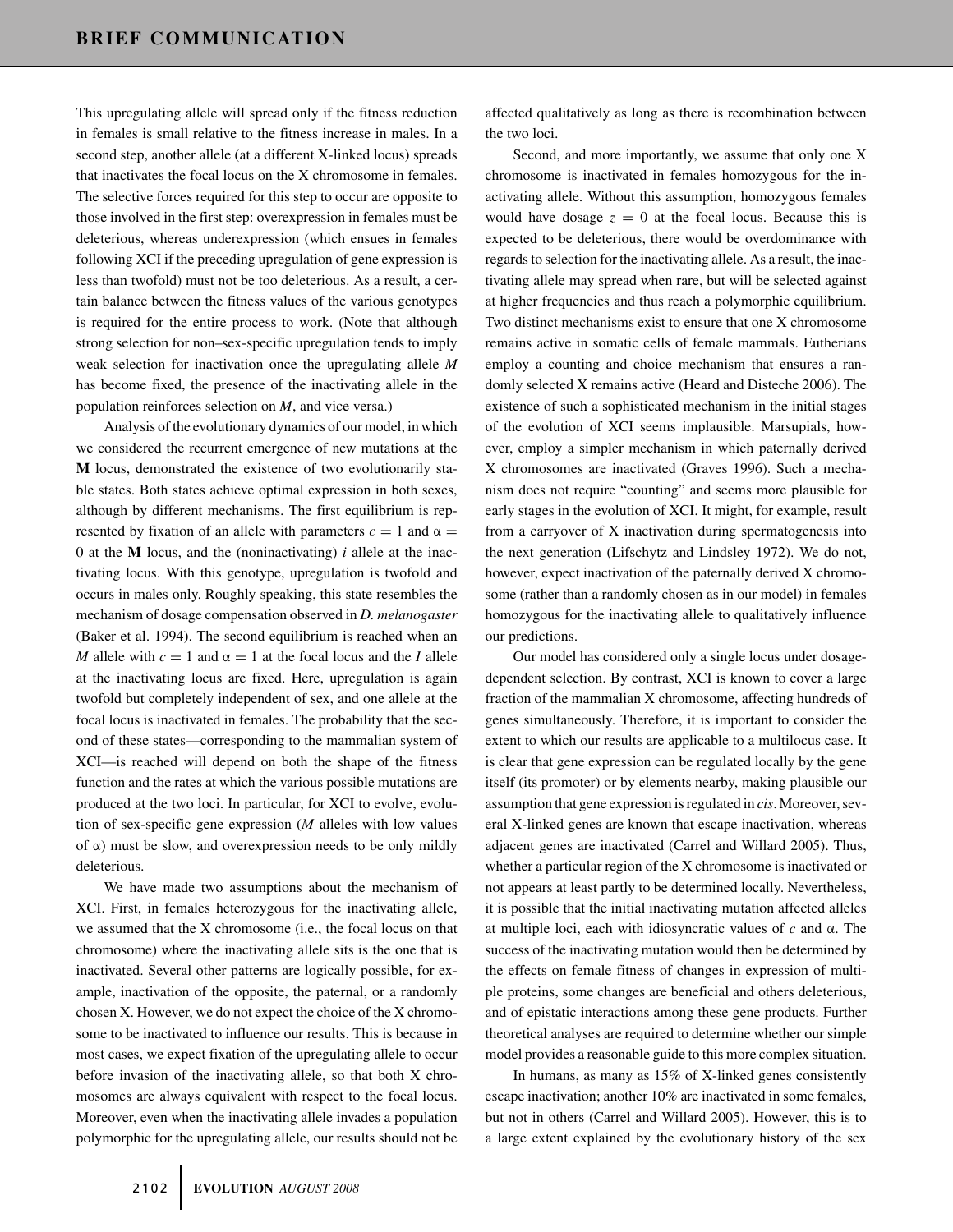chromosome. Several evolutionary strata have been identified on the mammalian X chromosome according to the timing when suppression of recombination between the sex chromosomes occurred and the two sex chromosomes commenced to evolve independently (Lahn and Page 1999; Sandstedt and Tucker 2004). Although in the oldest stratum of the human X chromosome, almost all genes are inactivated, the majority of genes in the most recent stratum escape inactivation (Carrel and Willard 2005). In mice, only seven genes are known to escape inactivation, and five of these have functional homologues on the Y chromosome (Chow et al. 2005).

Thus, it appears that over evolutionary time, almost all genes on the mammalian X without functional homologues on the Y chromosome are eventually inactivated. However, in the light of our results and the above considerations about the evolutionary dynamics of XCI, there appears to be a problem with the view of gene-by-gene inactivation. Why do not some genes reach a state of male-specific upregulation as in *D. melanogaster*, and others a state of X-inactivation? There are at least two possible answers to this question, which are not mutually exclusive. First, restricting upregulation of gene expression of an X-linked locus to males might be much harder to evolve than extending a pre-existing mechanism of XCI to that particular locus in females. However, given that gene expression in mammals seems to be sex-biased at many loci (Yang et al. 2006), this explanation is unappealing. Second, the fitness functions for mammalian X-linked genes (depending on dosage) might be particularly conducive to equal upregulation in both sexes, because overexpression of genes in females may lead to little or no reduction of fitness. Again, we do not think this to be a likely explanation, as we expect a large variety of fitness functions for different genes both with respect to general steepness and symmetry around the optimal level of gene expression. In addition, if overexpression leads to only minor fitness reductions, selection for XCI will be weak.

Haig (2006) recently proposed a parental antagonism model (PAM) as an alternative explanation to SAM for the evolution of XCI. PAM is related to the kinship theory of genomic imprinting (reviewed in Haig 2000, 2004) and has at its core the conflict between maternally and paternally derived genes over resource allocation from the mother. The main premise of PAM is that X chromosomes tend to accumulate embryonic growth inhibitors. This leads to selection for inactivation of X chromosomes when paternally derived. In response to this process, expression of maternally derived growth inhibitors will increase so that expression levels optimal for maternally derived genes will be restored. Finally, a transition from paternal to random X-inactivation (which does not affect overall expression levels) may be favored because of the disadvantages of functional haploidy.

The main appeal of PAM is that it provides an explanation for why XCI is specific to mammals, including the occurrence

of imprinted XCI in marsupials. Furthermore, PAM accounts for mechanistic links between XCI and genomic imprinting (Lyon 1999; Lee 2003; Reik and Lewis 2005). The results presented in this article show that SAM does work in principle, although it requires particular quantitative relations between the costs of underexpression in males and overexpression in females. PAM has not yet been subject to even this limited degree of formal modelling. A choice between the models must await future theoretical analyses and empirical evidence about the kinds of genes expressed on X chromosomes (in particular whether the X chromosome is enriched for inhibitors of offspring demand).

We should emphasize that the SAM for the evolution of XCI has not been formally modelled in the 30 years since it was first proposed. Our model, in this article, is the first formal attempt to understand this evolutionary process. It is not intended to be a definitive exposition of SAM but is intended to stimulate further empirical and theoretical investigations.

#### ACKNOWLEDGMENTS

We would like to thank M. Patten, P. Schulz zur Wiesch, S. Otto, and two anonymous referees for helpful comments on a previous version of the manuscript. JE was supported by a postdoctoral fellowship from the German Academic Exchange Service (DAAD).

#### LITERATURE CITED

- Bachtrog, D. 2006. A dynamic view of sex chromosome evolution. Curr. Opin. Genet. Develop. 16:578–585.
- Baker, B. S., M. Gorman, and I. Marin. 1994. Dosage compensation in *Drosophila*. Annu. Rev. Genet. 28:491–521.
- Beutler, E., V. F. Fairbanks, and M. Yeh. 1962. Normal human female as a mosaic of X chromosome activity—studies using gene for G-6-PDdeficiency as a marker. Proc. Natl. Acad. Sci. USA 48:9–16.
- Carrel, L., and H. F. Willard. 2005. X-inactivation profile reveals extensive variability in X-linked gene expression in females. Nature 434:400–404.
- Charlesworth, B. 1978. Model for evolution of Y chromosomes and dosage compensation. Proc. Natl. Acad. Sci. USA 75:5618–5622.
- -. 1996. The evolution of chromosomal sex determination and dosage compensation. Curr. Biol. 6:149–162.
- Charlesworth, B., and D. Charlesworth. 2000. The degeneration of Y chromosomes. Philos. Trans. R. Soc. Lond. B 355:1563–1572.
- Chow, J. C., Z. Yen, S. M. Ziesche, and C. J. Brown. 2005. Silencing of the mammalian X chromosome. Annu. Rev. Genom. Hum. Genet. 6:69–92.
- Graves, J. A. M. 1996. Mammals that break the rules: genetics of marsupials and monotremes. Annu. Rev. Genet. 30:233–260.
- Haig, D. 2000. The kinship theory of genomic imprinting. Annu. Rev. Ecol. Syst. 31:9–32.
- -. 2004. Genomic imprinting and kinship: how good is the evidence? Annu. Rev. Genet. 38:553–585.

-. 2006. Self-imposed silence: parental antagonism and the evolution of X-chromosome inactivation. Evolution 60:440–447.

- Haldane, J. B. S., and S. D. Jayakar. 1964. Equilibria under natural selection at sex-linked locus. J. Genet. 59:29.
- Heard, E., and C. M. Disteche. 2006. Dosage compensation in mammals: finetuning the expression of the X chromosome. Genes Develop. 20:1848– 1867.
- Lahn, B. T., and D. C. Page. 1999. Four evolutionary strata on the human X chromosome. Science 286:964–967.